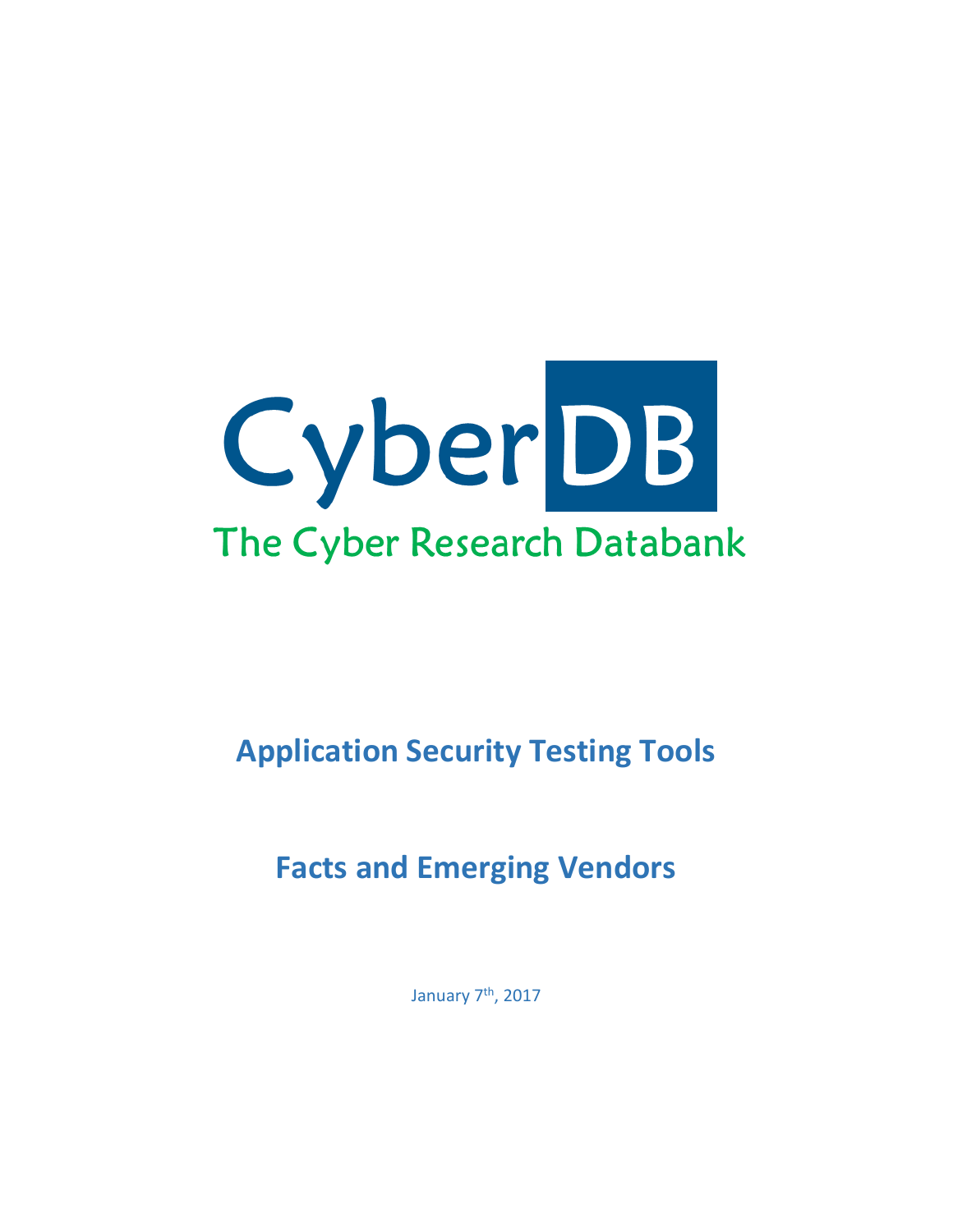

## <span id="page-1-0"></span>**Contents**

| 1.         |  |  |  |  |
|------------|--|--|--|--|
| 2.         |  |  |  |  |
|            |  |  |  |  |
| 4.         |  |  |  |  |
| 5.         |  |  |  |  |
| 6.         |  |  |  |  |
| 7.         |  |  |  |  |
| 8.         |  |  |  |  |
| 9.         |  |  |  |  |
| <b>10.</b> |  |  |  |  |
| 11.        |  |  |  |  |
| 12.        |  |  |  |  |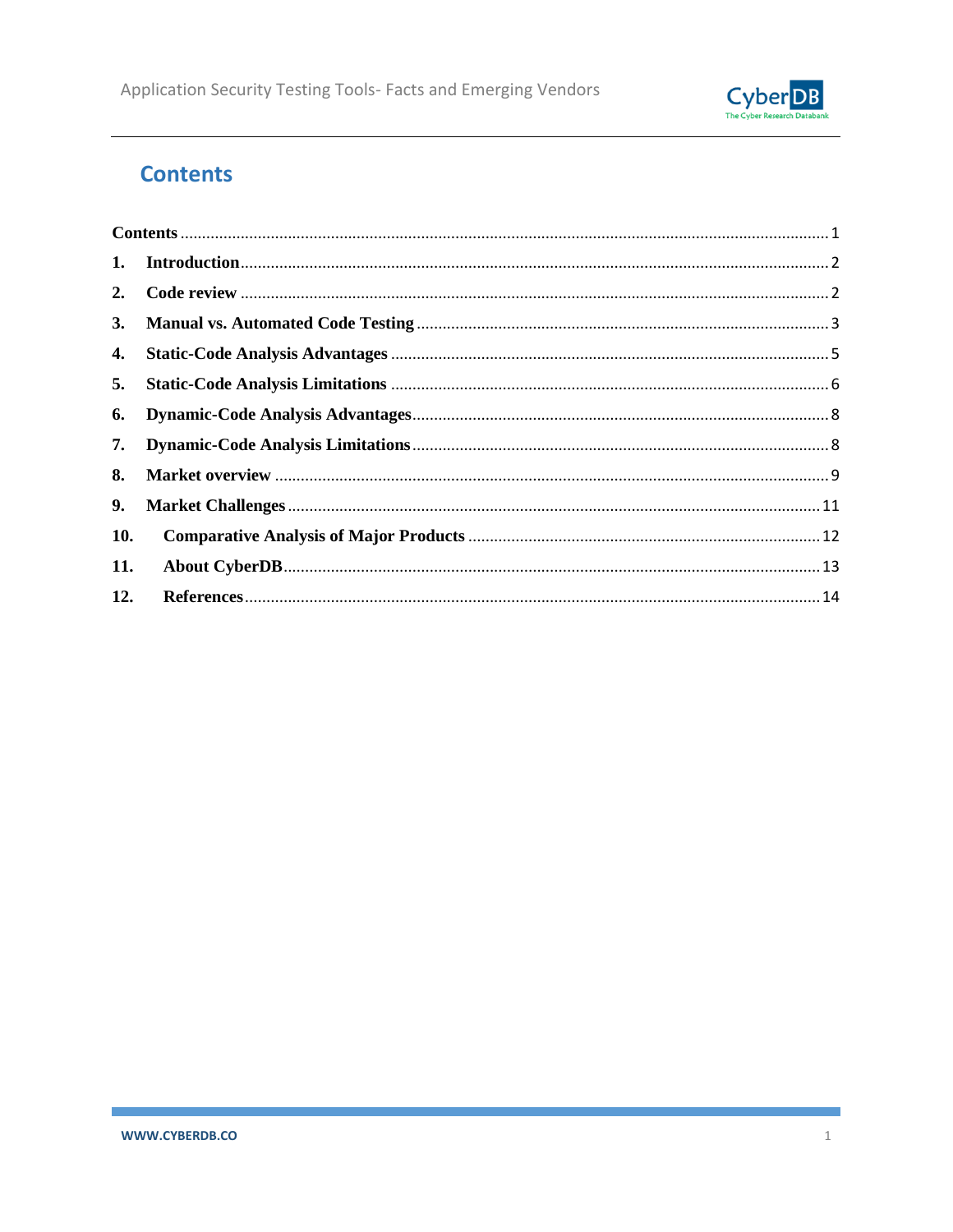

#### <span id="page-2-0"></span>**1. Introduction**

The purpose of web application security testing is to find any security weaknesses or vulnerabilities within an application and its environment, to document the vulnerabilities, and to explain how to fix or remediate them. The business drivers behind the testing may be requirements of corporate policy, security requirements mandated by the corporate financial auditors or an internal audit department, compliance requirements for PCI or other industry standards, or compliance with regulatory standards such as Sarbanes-Oxley or HIPAA (Lepofsky). Application security is the key risk area for exploits, and exploits of applications can be devastating. A vulnerability is an error or weakness that a hacker can exploit. There are many types of vulnerabilities can be found in software system or websites, including interface errors, access controls check errors, design-level errors and object-sharing system errors. Vulnerabilities typically fall into two categories: bugs at the implementation level and flaws at the design level. MITRE has catalogued circa 800 different kinds of software weaknesses in their CWE project.

In this paper, we focus different types of application security testing techniques, tools and service offering from vendors, market overview and common application security challenges an organization can face.

#### <span id="page-2-1"></span>**2. Code review**

Application security testing is important topic since it takes time and money to implement and does not require additional business functions or add glitz to an application. Since financial executives receive only risk analysis data as the result of testing, they sometimes put this type of testing in the backseat of production priorities.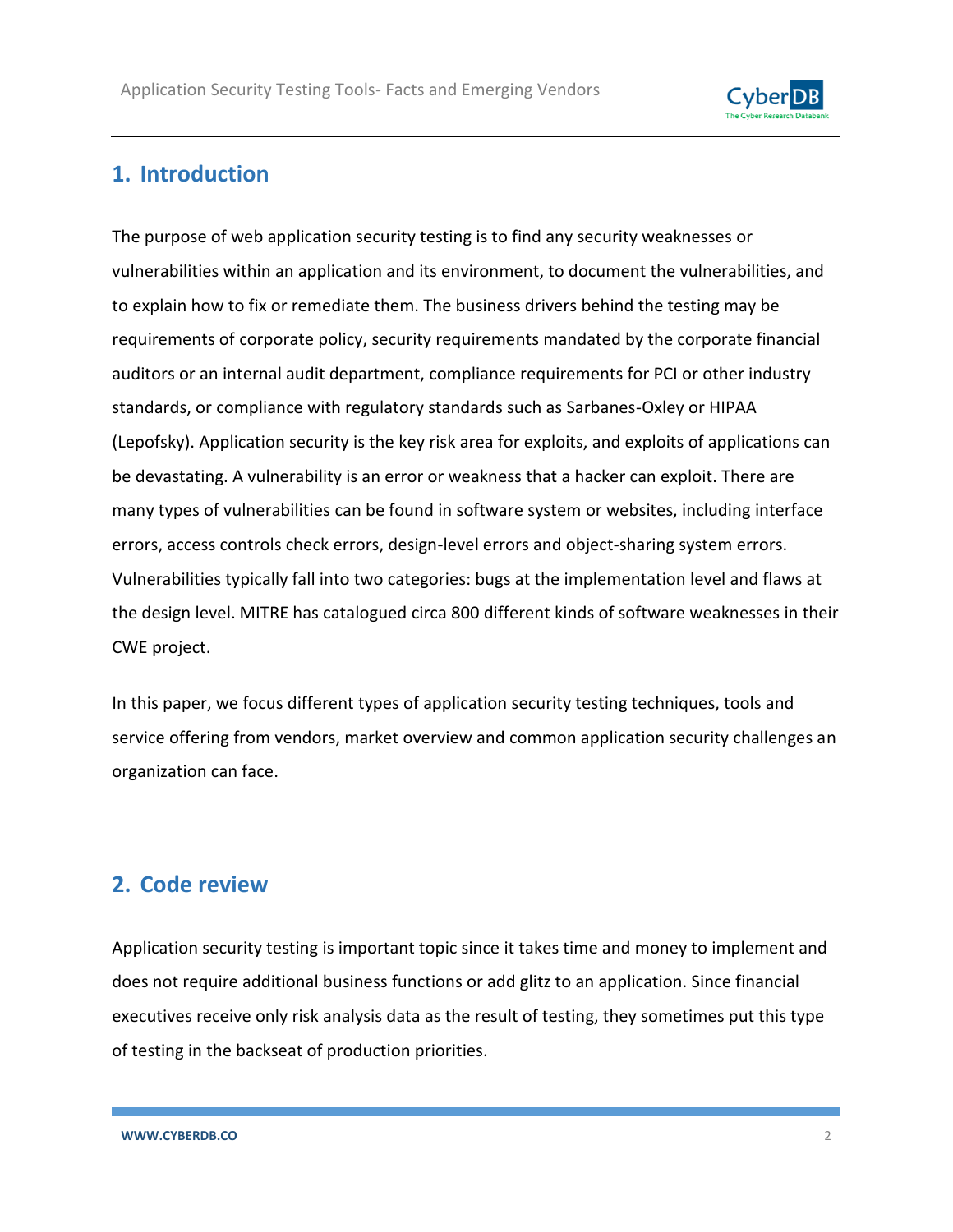

Once the application code has been written in a secure fashion, it is of course time to test the code to verify its security health. One might think that after adhering to a framework for writing secure application code, testing it may be overkill. However, this could not be further from the truth; this is separation of duties in real life (Lepofsky).

Application testing includes:

**Reviewing lines of code:** Reviewing ensures that lines of code comply with the security plan and that their logic will produce the intended results.

**Real-time testing:** This type of testing assesses how applications actually respond and function.

**Constant testing and retesting:** It is necessary to test all the time, including during code writing, after end-user testing, just before introducing the code into production, and continuously thereafter. Testing is especially important after changes are made to the application environment including to both software and network technology.

## <span id="page-3-0"></span>**3. Manual vs. Automated Code Testing**

A source code review is an effective method of detecting security vulnerabilities as well as other logic flaws. Manual reviews, the tried-and-true method of code testing, especially applicable prior to the advent of automated-code testing tools, are time consuming and expensive. The reasons for this include the requirements of:

 **A team effort**: A team effort is necessary since programmers are required to review each other's work. The reasoning for this is that programmers may notice errors in another developer's code with much more clarity than their own errors.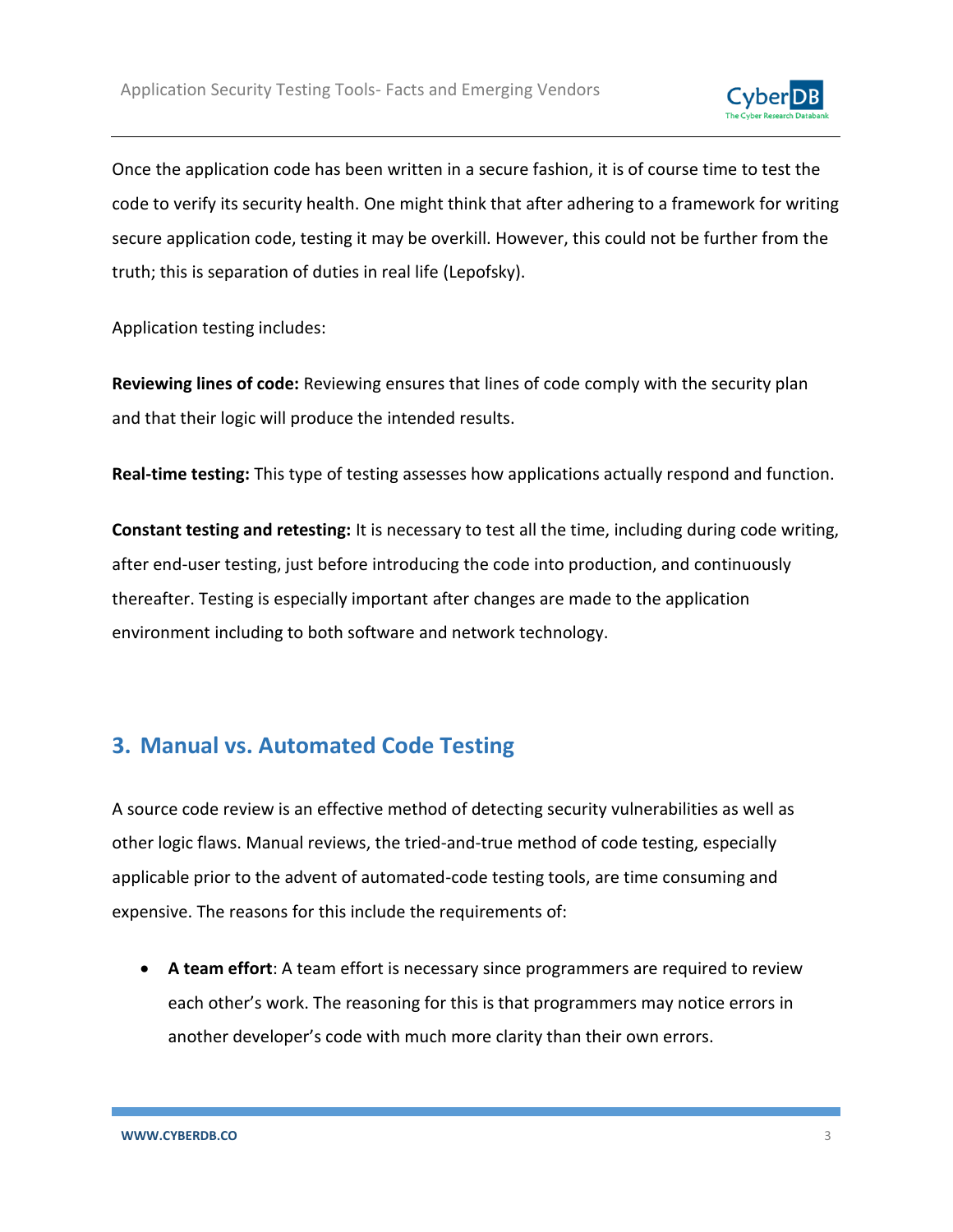

- **Real-time testing**: Reviews need to be repeated at regular intervals to review fresh code or re-review code after recommended changes have been applied.
- **Expertise**: Those reviewing the code need to have extensive application-development experience and security expertise.

However, automated application-source-code analyzer tools can shorten the time and cost required to review and subsequently make the requisite corrections to source code, particularly for large applications. A number of different select tools can analyze source code or a compiled version of the code.

Automated tools are most cost effectively used in the application development environment since correcting security vulnerabilities at an early stage is less expensive than finding and correcting them late in the development cycle. However, automated tools can provide a false sense of security that everything is being addressed, when, in fact, they cannot identify every kind of web application vulnerability and can produce false positives and false negatives (Sebesta, 2016). (It should be noted that this also applies to static-code analysis.)

There are two basic models of automated-code testing tools:

- **Static-code analyzers (SAST)**
- **Dynamic-code analyzers (DAST)**

Static analyzers collect information based on looking directly at the syntactical structure of code and drawing conclusions about the program's behavior. Dynamic analyzers take a different approach, wherein they evaluate how the code actually behaves when it is interacting with the real world, taking state information into account.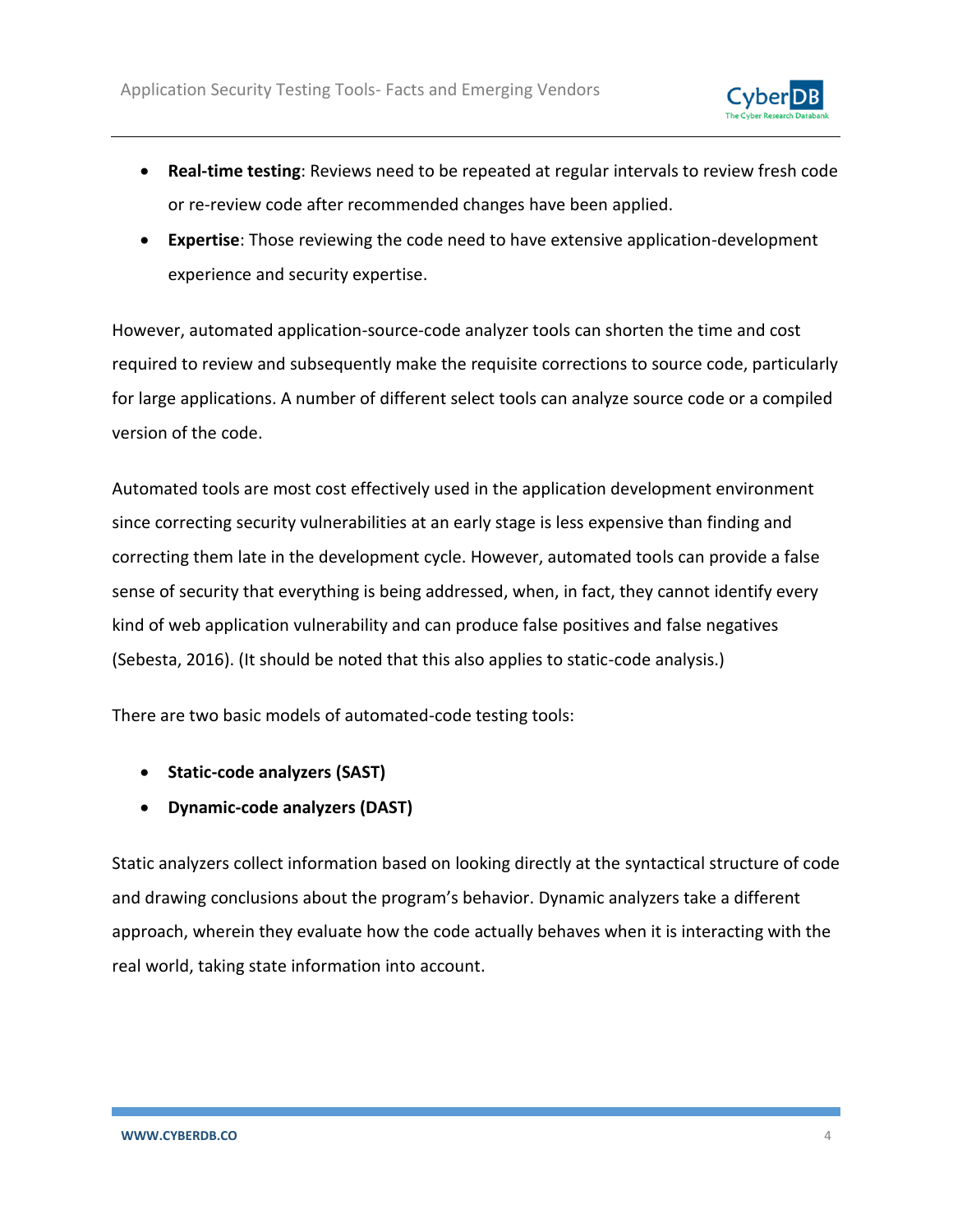

#### <span id="page-5-0"></span>**4. Static-Code Analysis Advantages**

Static-code analysis can provide an early security warning system for developers as they write sections of code. A static-code analysis tool:

- *Reduces cost*. This type of analysis greatly reduces the cost of eliminating security defects in software. The earlier an error is detected, the lower the cost of remediation.
- *Finds security vulnerabilities at specific locations*.
- *Is quick and less expensive*. Because this analysis tool is quicker, it is therefore a less expensive means of fixing security vulnerabilities.
- *Provides granularity and scale*. This degree of detail is possible because an automated static-code analysis tool can scan the entire code base rather than just samples of code.
- *Provides immediate feedback*. An analysis tool can be run repetitively, such as after each batch of mitigations is complete.
- *Finds specific classes of problems*. The tool is effective at detecting certain classes of problems that dynamic-code analyzers cannot always find, such as buffer overflows and SQL injection flaws. An alternative solution to using a dynamic-code analyzer is to deploy manual testing by expert testers.
- *Examines how data flows through an application*. In addition to investigating data flows, this tool looks at how specific types of data, such as confidential and personal data, are processed and protected.
- *Examines how sensitive data is encrypted and decrypted*.
- *Uncovers logic flaws*. The tool's discovery of an application's logic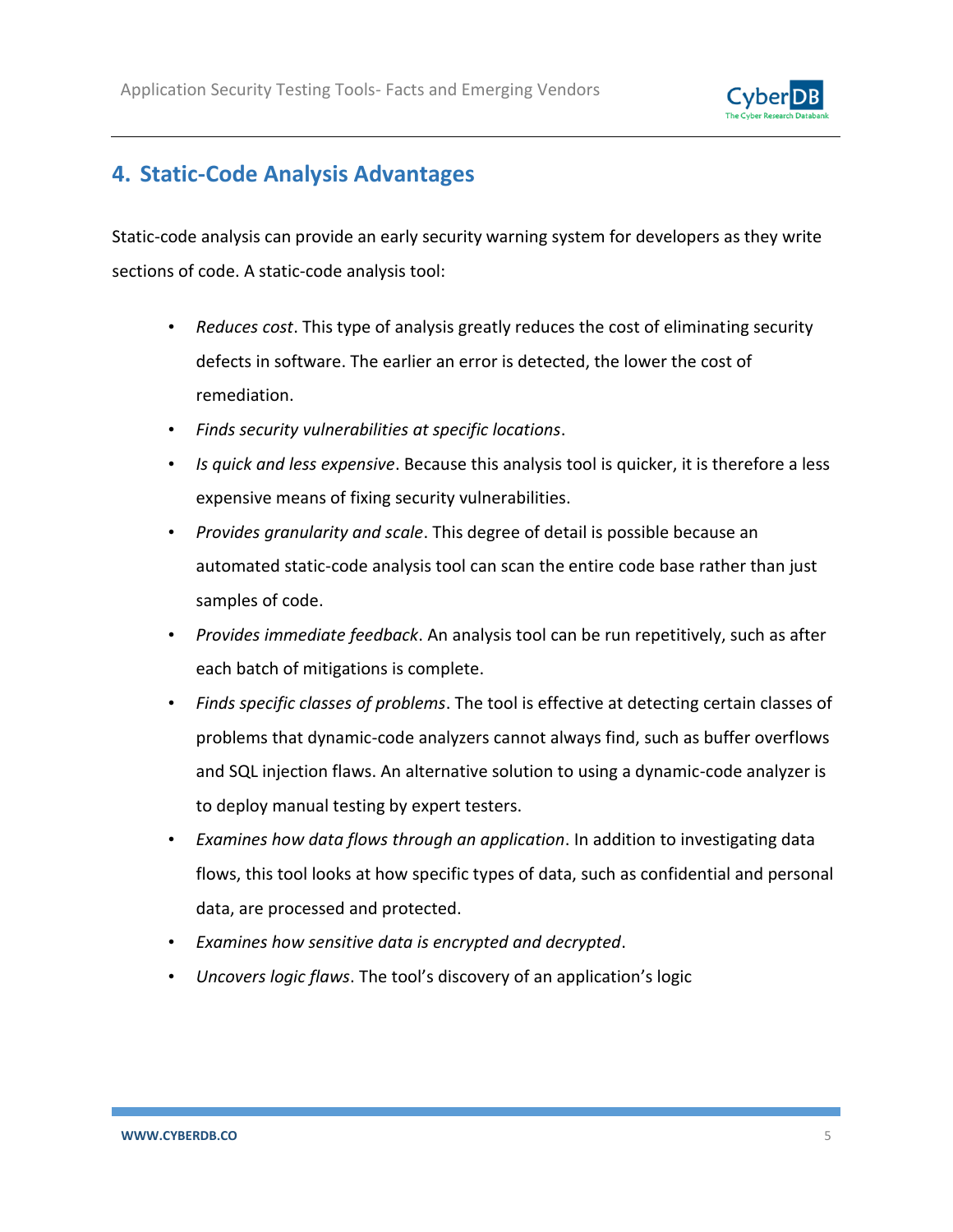

### <span id="page-6-0"></span>**5. Static-Code Analysis Limitations**

There are, however, limitations to what a static-code analyzer can accomplish, including that it:

- *Requires trained software developers*. The testing involved needs to be conducted by trained software developers who fully understand the code.
- *Possibly does not support all programming languages*. A particular code analyzer might not support all programming languages.
- *Produces a false sense of security*. Static-code analysis can foster the belief that everything is being addressed, when in fact this is not always the case*. Is unable to find configuration problems*.
- *Cannot find runtime problems*. It cannot find vulnerabilities introduced in the runtime environment, such as authentication problems and access control issues.
- *Cannot identify insecure cryptography*.
- *Does not detect noncompliance with a security policy*.
- *Does not identify back doors*.
- *Cannot diagnose memory leaks and concurrency errors*.
- *Can be inconvenient to use*.

Three specific ways are:

- 1. Automated tools can produce spurious warning/error messages that the developers cannot silence. If developers feel comfortable ignoring compiler warnings, the compile phase will eventually be filled with warnings that are ignored, even though they may include unresolved security vulnerabilities.
- 2. Since these tools take a long time to run, developers sometimes do not bother running them.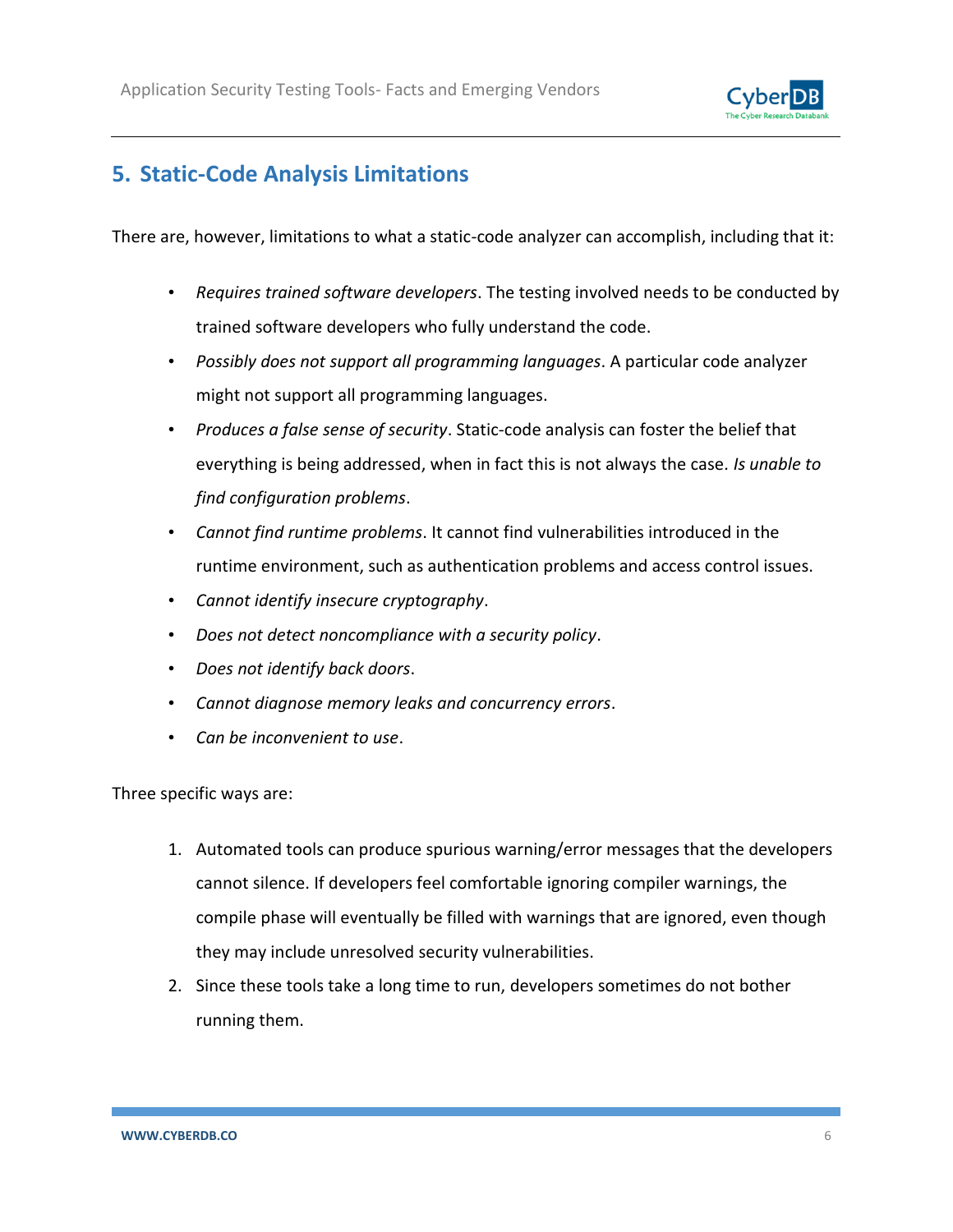

3. Many of these tools have difficulty analyzing code that can't be compiled. Analysts frequently can't compile code because they don't have the right libraries, all the compilation instructions, or all the code.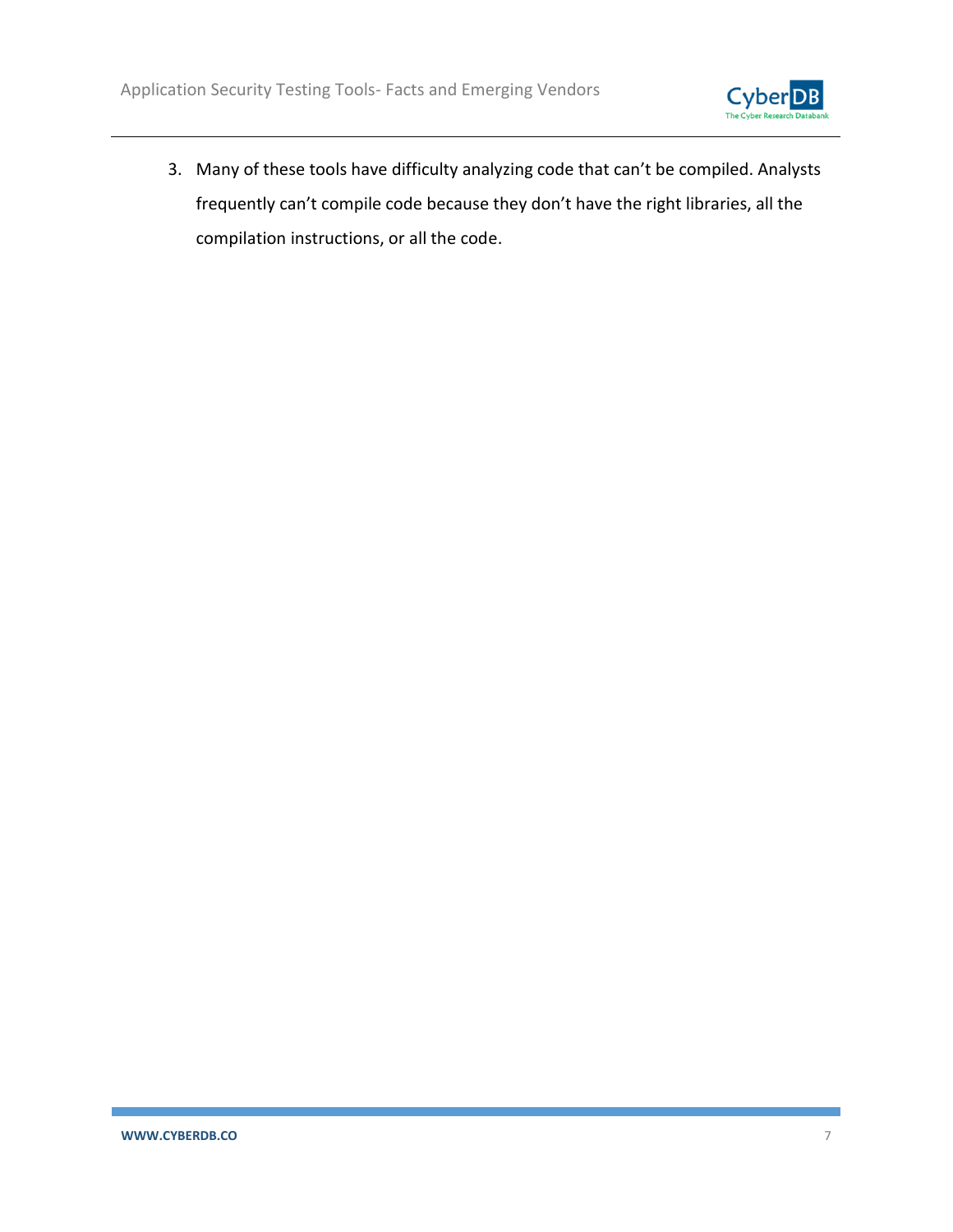

## <span id="page-8-0"></span>**6. Dynamic-Code Analysis Advantages**

Dynamic-code analysis has several advantages, particularly in identifying runtime security flaws (Shema). It can:

- Identify vulnerabilities in a runtime environment. Dynamic-code analysis deals with real runtime values, which static-code analysis cannot do.
- Test applications when there is no access to the actual code.
- Find false negatives*.* This analysis can identify vulnerabilities that might have been false negatives in the static-code analysis.
- Provide validation of static-code analysis findings.
- Detect vulnerabilities that static analysis cannot.

#### <span id="page-8-1"></span>**7. Dynamic-Code Analysis Limitations**

Dynamic-code testing technology is not perfect and does exhibit some limitations. In particular, it has limited scope. A dynamic-code tester will test for all activities it is directed to test, but if certain options or activities are not specified to the tool, it may miss testing those options or activities (Lepofsky).

There are two more type application testing types recently emerged as **IAST (Interactive Application Security Testing)** and **Mobile AST**. The IAST combines elements of Static and Dynamic code analysis simultaneously. It's typically implemented as an agent within the test runtime environment. Whereas Mobile AST uses a combination of behavioral analysis using static and dynamic techniques to discover malicious or potentially risky actions the app may be taking unknown to the user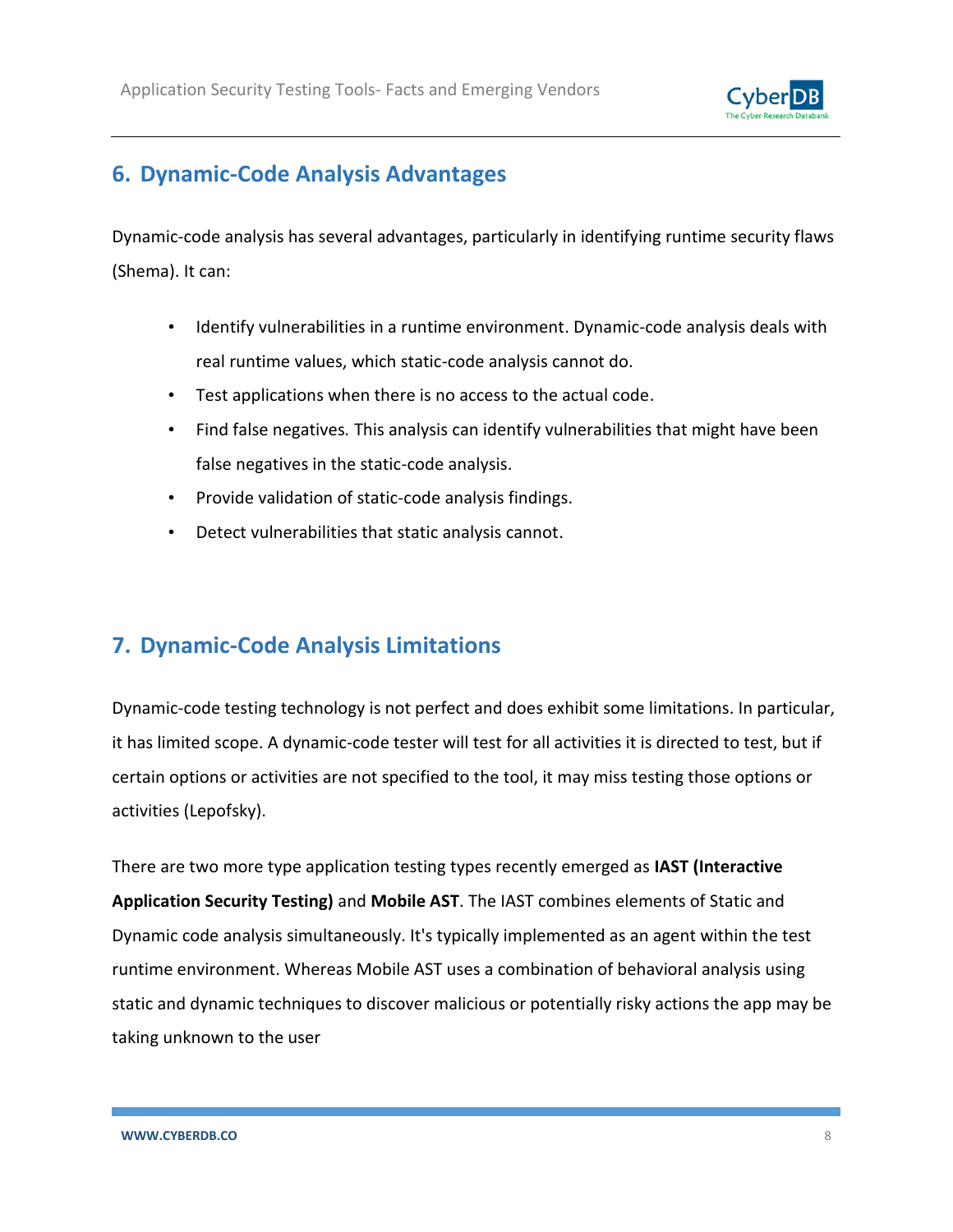

#### <span id="page-9-0"></span>**8. Market overview**

Research and Market has announced in their ["Security Testing Market -](http://www.researchandmarkets.com/research/pj3fsh/security_testing) Global Forecast to [2021"](http://www.researchandmarkets.com/research/pj3fsh/security_testing) report that the global security testing market is expected to grow from USD 3.31 billion in 2016 to USD 7.61 billion by 2021 dominated by application security testing segment with largest market size while BFSI (Banking, Financial services and Insurance) vertical is expected to grow at a highest rate. (Security Testing Market , 2016)

The security testing market is divided upon Network, Application, and Device verticals and vendors market tools such as Penetration Testing, Web Testing, Automated Testing, and Code Review. This market growing rapidly as the organizations are more focused on protection of valuable assets such as web & mobile applications and customer data.

Application security testing is estimated to have the largest market size in 2016 in Security testing as the increased deployment of web and mobile applications and the protection of these applications is the prime objective of the organizations. The growth in the application security testing is associated with the rise in security breaches targeting enterprise applications, whereby hackers try to gain access to sensitive data.

All the testing methods can be delivered as either a tool or a service and adaptation is variable. The most popular code analysis method is Dynamic Application Security Testing (DAST), followed by Static Application Security testing (SAST). IAST and Mobile AST are very recent additions in code analysis methods. Organizations are rapidly deploying security testing solutions either on-premises or on cloud. The demand for cloud-based security testing solutions is increasing due to the cost-effective and time-efficient features of cloud; its growth is specifically high in enterprises, where low cost solutions are much required.

Some of the major technology vendors include: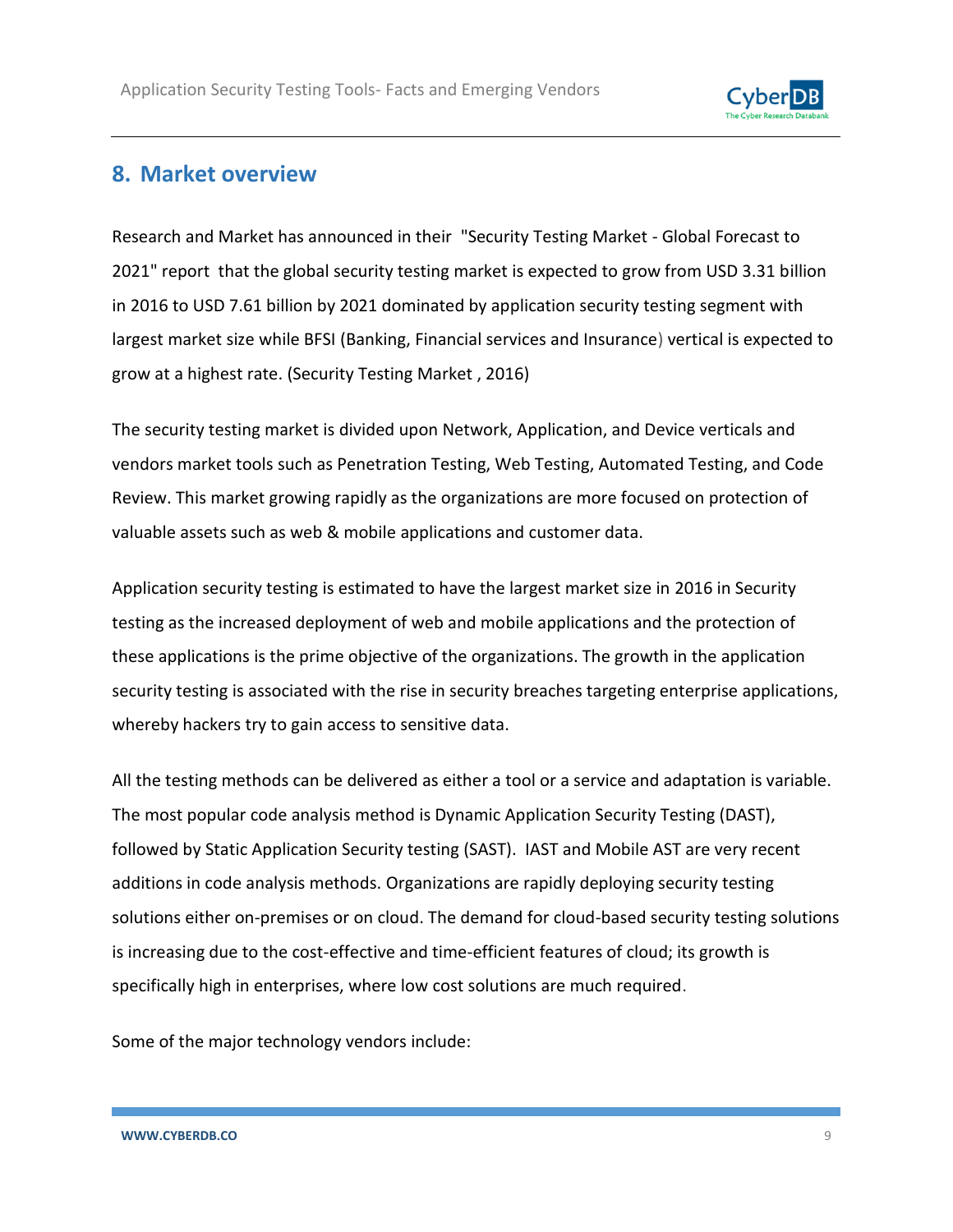

- Hewlett Packard Enterprise (U.S.)
- IBM Corporation (U.S.)
- Qualys, Inc. (U.S.)
- WhiteHat Security (U.S.)
- Acunetix. (U.S.)
- Veracode (U.S.)
- Checkmarx (Israel)
- RAPID7 (US).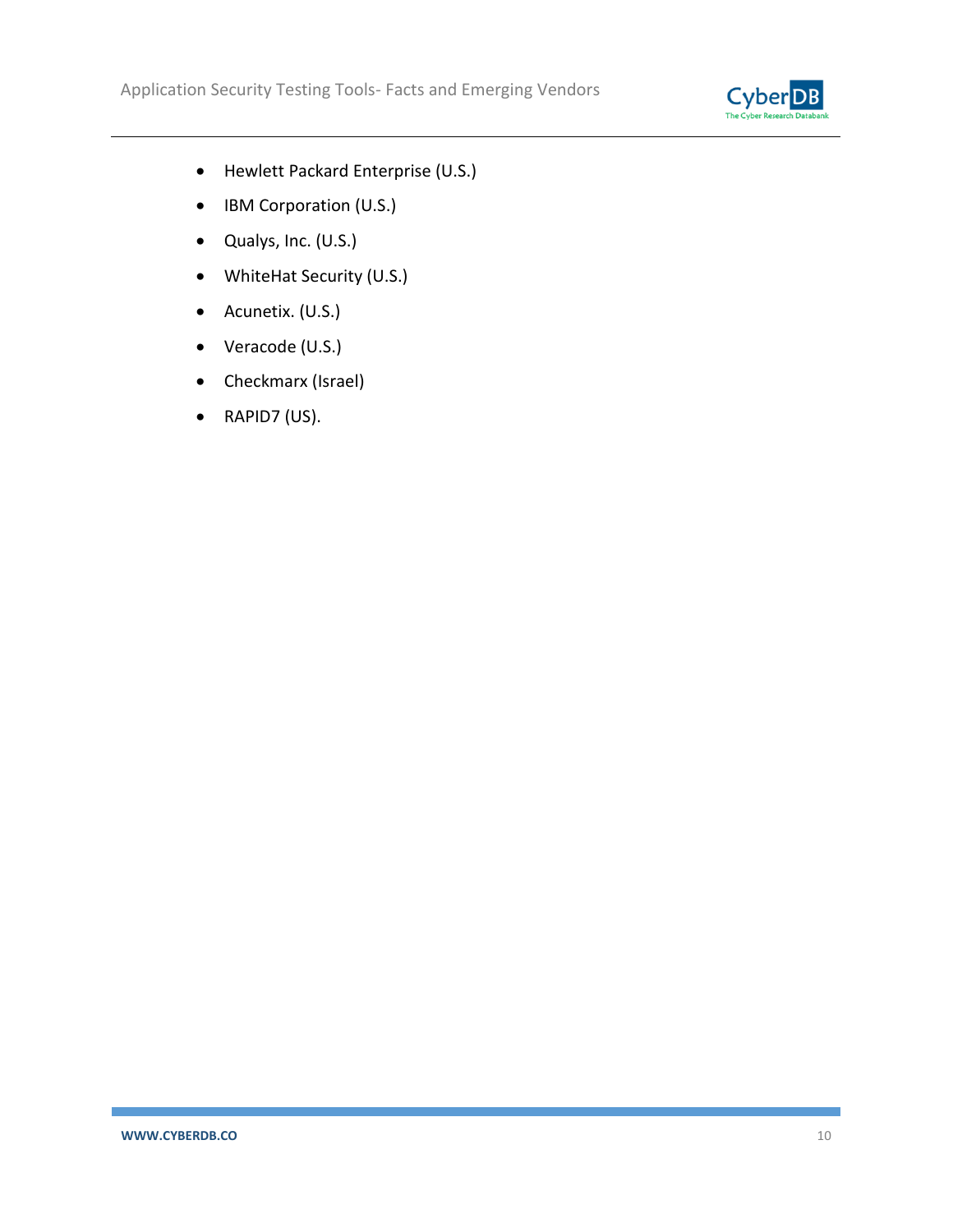

### <span id="page-11-0"></span>**9. Market Challenges**

According to the SANS Institute's "[2015 State of Application Security](http://www.sans.org/reading-room/whitepapers/analyst/2015-state-application-security-closing-gap-35942)" survey, the majority of security leaders feel the effectiveness of their application security programmes needs to be improved in order to lower the risk of a successful attack. Below are most common application security market challenges.

#### **1) Inconsistent demand**

Testing demands are not always consistent as most companies no longer follow fixed-release schedules

#### **2) Only tools are no more sufficient**

Application security changes constantly with new threats, emerging attacks and evolving compliance regulations. Organization need someone with the expertise for in-depth manual testing and result interpretation to keep testing and prevention strategies current.

#### **3) Scarce Security Workforce**

According to CISCO's annual security report there are few internal security experts looking for new roles, with 1 million unfilled IT security jobs worldwide. The human augmentations are very vital element in application security testing.

#### **4) Reliance on single tool**

Over the years, automates testing tools are become must sophisticated. Each tool has its own unique strength and implementation scenarios, which may not fir into any customization need such as testing method or regulatory requirements.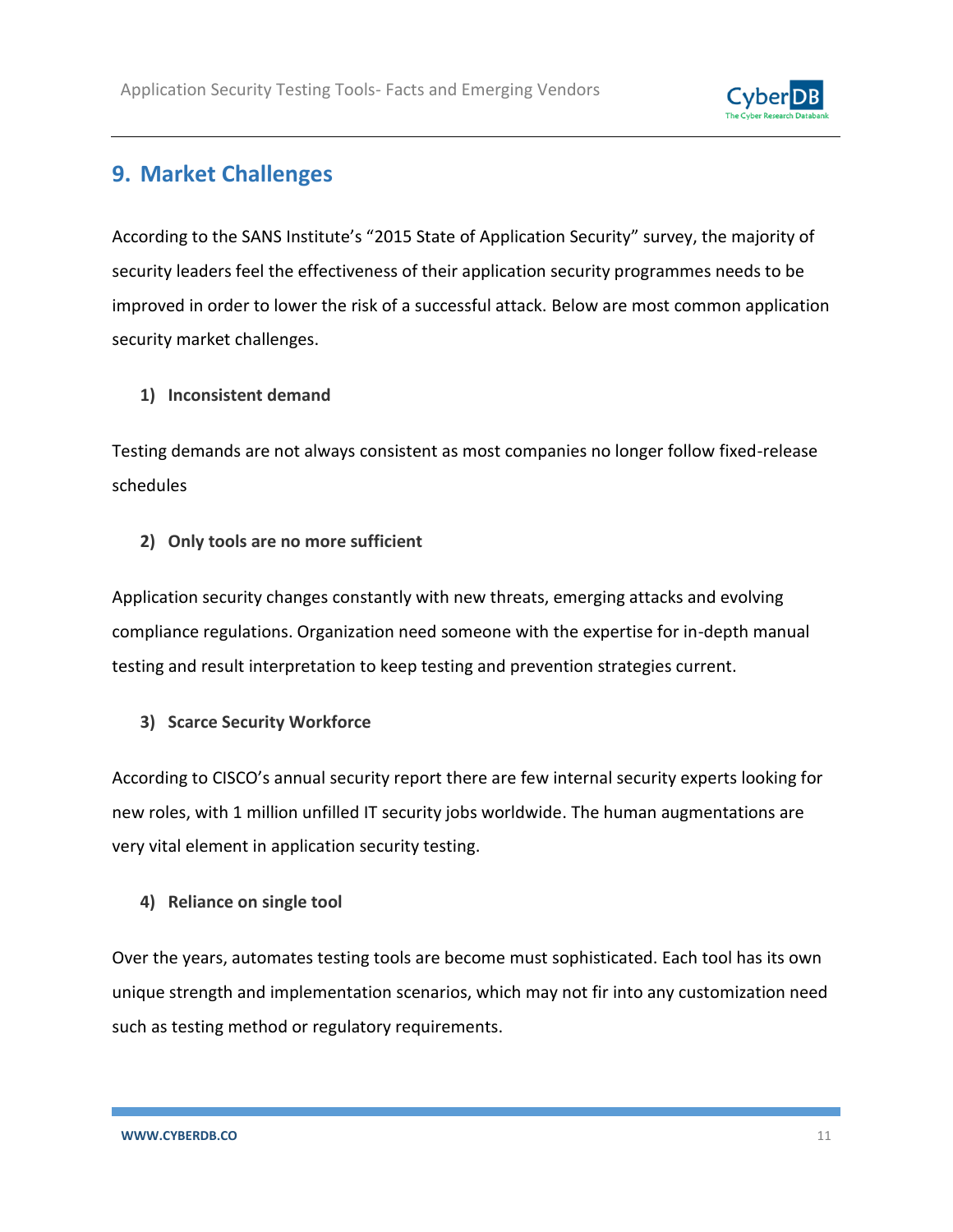

## **10. Comparative Analysis of Major Products**

<span id="page-12-0"></span>

| Vendor<br>&                                                                                                                                                                                                                                                                                                                                                               | IBM                  |                      |                         | WhiteHat         |                  | <b>VERACODE</b>          |                 |                      | <b>RAPIDD</b>    |
|---------------------------------------------------------------------------------------------------------------------------------------------------------------------------------------------------------------------------------------------------------------------------------------------------------------------------------------------------------------------------|----------------------|----------------------|-------------------------|------------------|------------------|--------------------------|-----------------|----------------------|------------------|
| <b>Product Name</b>                                                                                                                                                                                                                                                                                                                                                       | <b>IBM</b>           | <b>HP</b>            | Qualys                  | <b>WhiteHat</b>  |                  | Veracode                 | <b>Acunetix</b> | <b>Checkmarx</b>     | Rapid 7          |
|                                                                                                                                                                                                                                                                                                                                                                           | AppScan              | <b>Fortify</b>       | <b>WAS</b>              | <b>Security</b>  |                  | App. Security            | <b>WVS</b>      | <b>CxSAST</b>        |                  |
| <b>On-premises Product</b>                                                                                                                                                                                                                                                                                                                                                | V                    | $\sqrt{ }$           |                         | V                |                  |                          | V               | $\sqrt{ }$           | $\sqrt{ }$       |
| Cloud or Service                                                                                                                                                                                                                                                                                                                                                          | $\sqrt{ }$           | $\sqrt{ }$           | $\sqrt{ }$              | $\sqrt{ }$       |                  | $\sqrt{ }$<br>$\sqrt{ }$ |                 | $\sqrt{ }$           | $\sqrt{ }$       |
| <b>Testing Method</b>                                                                                                                                                                                                                                                                                                                                                     | SAST,                | SAST, DAST,          | <b>DAST</b>             | SAST (only for   |                  | SAST, DAST,              | DAST, IAST      | <b>SAST</b> (limited | <b>DAST</b>      |
|                                                                                                                                                                                                                                                                                                                                                                           | <b>DAST</b>          | IAST,                |                         | limited          |                  | Mobile AST               | (not            | integration          |                  |
|                                                                                                                                                                                                                                                                                                                                                                           | IAST,                | Mobile AST,          |                         | programing       |                  |                          | available       | with leading         |                  |
|                                                                                                                                                                                                                                                                                                                                                                           | Mobile               | & RASP               |                         | language), DAST, |                  |                          | for JAVA)       | WAFS), IAST,         |                  |
|                                                                                                                                                                                                                                                                                                                                                                           | <b>AST</b>           |                      |                         | Mobile AST       |                  |                          | Mobile AST      | Mobile AST           |                  |
| Automatically scan un-                                                                                                                                                                                                                                                                                                                                                    | $\sqrt{ }$           | $\sqrt{ }$           | $\sqrt{ }$              | v                |                  | $\sqrt{ }$               | $\sqrt{ }$      | $\sqrt{ }$           | $\sqrt{ }$       |
| compiled / un-built code                                                                                                                                                                                                                                                                                                                                                  |                      |                      |                         |                  |                  |                          |                 |                      |                  |
| <b>Integrated SDLC</b>                                                                                                                                                                                                                                                                                                                                                    | V                    | $\sqrt{ }$           | $\sqrt{ }$              | $\sqrt{ }$       |                  | $\sqrt{ }$               | $\sqrt{ }$      | $\sqrt{ }$           | $\sqrt{ }$       |
| Supported coding language                                                                                                                                                                                                                                                                                                                                                 | €<br>lava            | <b>JS</b>            | php                     | ep python        |                  | $\overline{\mathscr{L}}$ | <b>A</b> pex    | □<br>CIOFCOD         | perlyg           |
|                                                                                                                                                                                                                                                                                                                                                                           | .net                 | <b>HTML</b><br>$\Xi$ | hF<br>Windows<br>Mobile | $C^{++}$         | <b>Scala</b>     | $R_{\text{l}}$ Ruby      | <b>ASP.net</b>  | $\bigcirc$           | PL/SQL           |
| SQL Injection, Cross-Site Scripting, Code Injection, Buffer Overflow, Parameter Tampering, Cross-Site Request Forgery,<br>Common supported<br>HTTP Splitting, Log Forgery, Denial of Service, Session Fixation, Session Poisoning, Unhandled Exceptions, Unreleased<br>vulnerabilities<br>Resources, Un-validated Input, Dangerous Files Upload, Hardcoded Password, etc. |                      |                      |                         |                  |                  |                          |                 |                      |                  |
| Supported standard                                                                                                                                                                                                                                                                                                                                                        | <b>R</b> OUURSP      | (R) DWASP            | <b>SANS</b>             | SHIPAA           | $C\mathcal{U}$ F | FISMA                    | <b>Dely</b> pss | <b>MISRA</b>         | <b>- A BSIMM</b> |
|                                                                                                                                                                                                                                                                                                                                                                           | Top 10 2013          | Mobile Top 10        | <b>SANS 25</b>          | <b>HIPAA</b>     | Mitre CWE        |                          |                 |                      |                  |
| False positive ratio                                                                                                                                                                                                                                                                                                                                                      | Near $<$ 0           | Near $<$ 0           | < 5                     | Near $<$ 0       |                  | Near $<$ 0               | < 5             | < 5                  | < 5              |
| Reporting & dashboards                                                                                                                                                                                                                                                                                                                                                    | PDF, RTF, CSV or XML |                      |                         |                  |                  |                          |                 |                      |                  |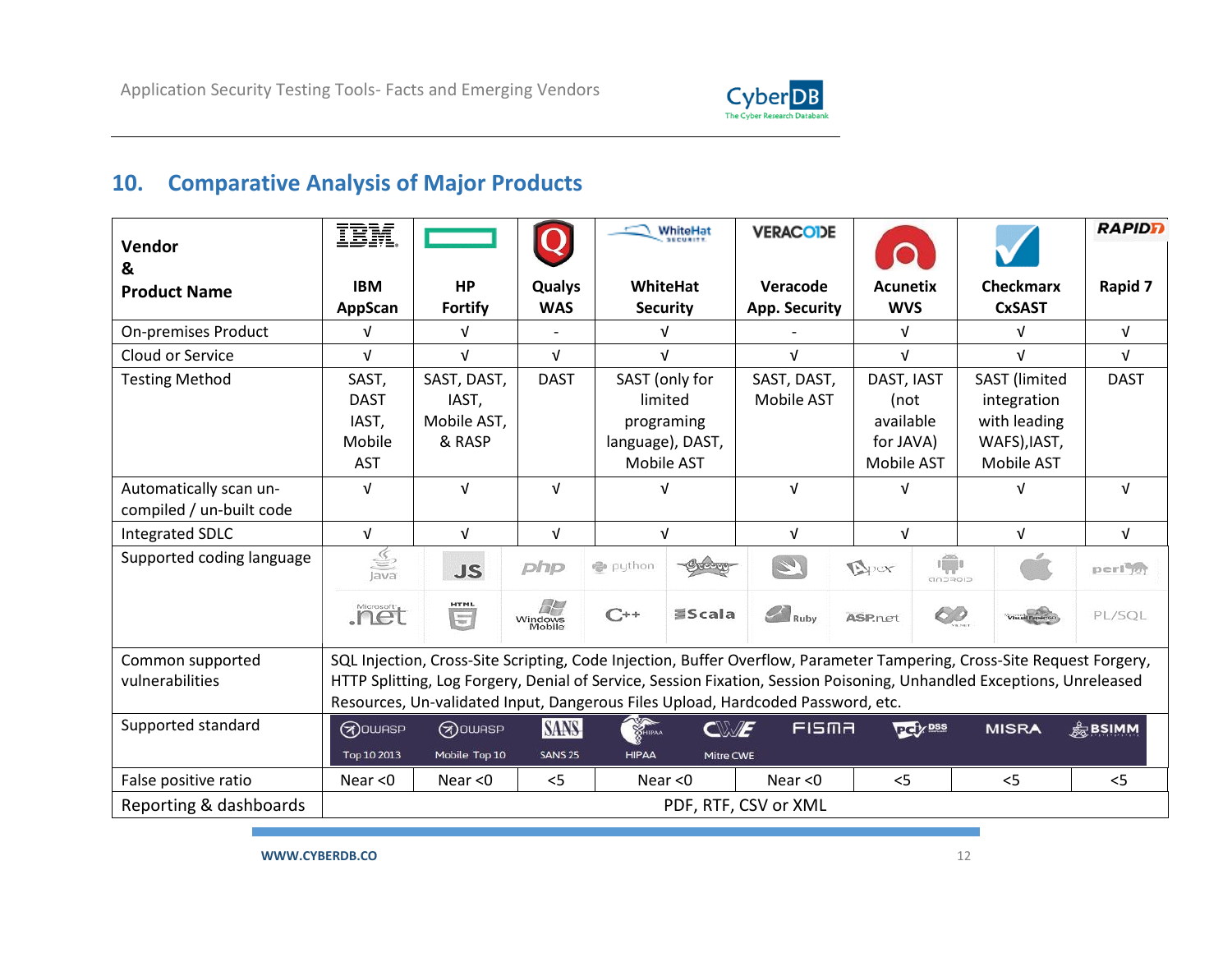

#### <span id="page-13-0"></span>**11. About CyberDB**

CyberDB [\(www.cyberdb.co\)](http://www.cyberdb.co/) is the leading global research databank for Cyber solutions and vendors.

CyberDB database includes over 1,200 vendors and 5,000 products, categorized into 8 main cyber categories and 146 sub-categories. The company publishes market researches and summaries on bi-weekly basis on cyber categories.

The database sis being used by VC's, multinationals, CISO's and system integrators worldwide to help them navigate through the dynamic cyber landscape.

In addition, CyberDB offers its customers Consulting Services for Cyber Product Strategy, Cyber Technology Scouting and tailored Market researches.

CyberDB is established by the founders of Stratechy, strategy consulting practice that has been working with management teams of Hi-Tech vendors to shape their product strategy turnaround and design and execute their Go-To-Market plan

Among its customers, are NEC Corporation, Amdocs, Nice, Adallom (Microsoft), Brother, Cyberbit (Elbit), Rafael, S21Sec, NextNine, CyberX and Sixgill,

Please contact CyberDB at **[info@cyberDB.co](mailto:info@cyberDB.co)** or visit us in **[www.cyberdb.co](http://www.cyberdb.co/)**, on **[Twitter](https://twitter.com/CyberD_B)** or **[LinkedIn](https://www.linkedin.com/company/cyberdb)**